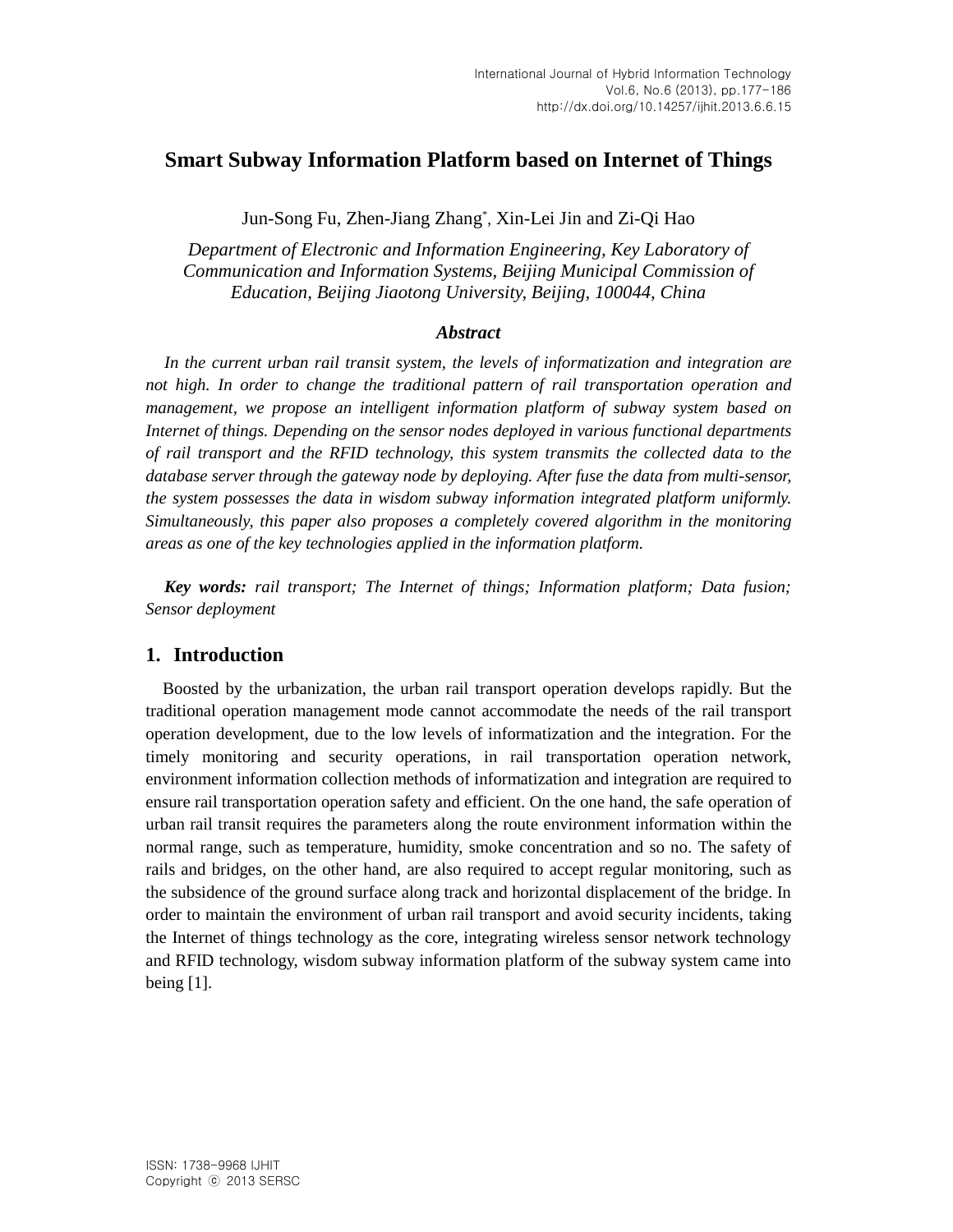# **2. Hierarchical Functional Structure Design**

# **2.1 The hierarchical structure of the information platform design**

Wisdom subway information platform design which is based on the Internet of things is shown in figure 1. The hierarchical structure of the system are composed with four layers named Internet of things sensing layer, base station transport layer, data processing layer and platform application layer respectively [2].



**Figure 1. Platform structure chart**

Internet of Things sensing layer mainly includes three modules which are communication signal sensing measurement unit, locomotive equipment sensing measurement unit and civil facilities sensing measurement unit. Its function is collecting information of rail transport monitoring area by the Internet of Things sensor device.

Data transmission layer mainly gathers the signal collected by the sensor nodes through the base station and sends them to the data processing layer.

Data processing layer analyzes and processes the data from data transmission layer, and stores the data in the server. Then the heterogeneous data is processed to data fusion. And after making decision, the data information is sent to the platform application layer [3].

Platform application layer is the monitoring center of the wisdom subway information platform. This layer can alarm automatically when the results from data processing layer beyond the predefined range. Thus the remote real-time monitoring can be truly achieved to ensure the rail transport operation safe and efficient.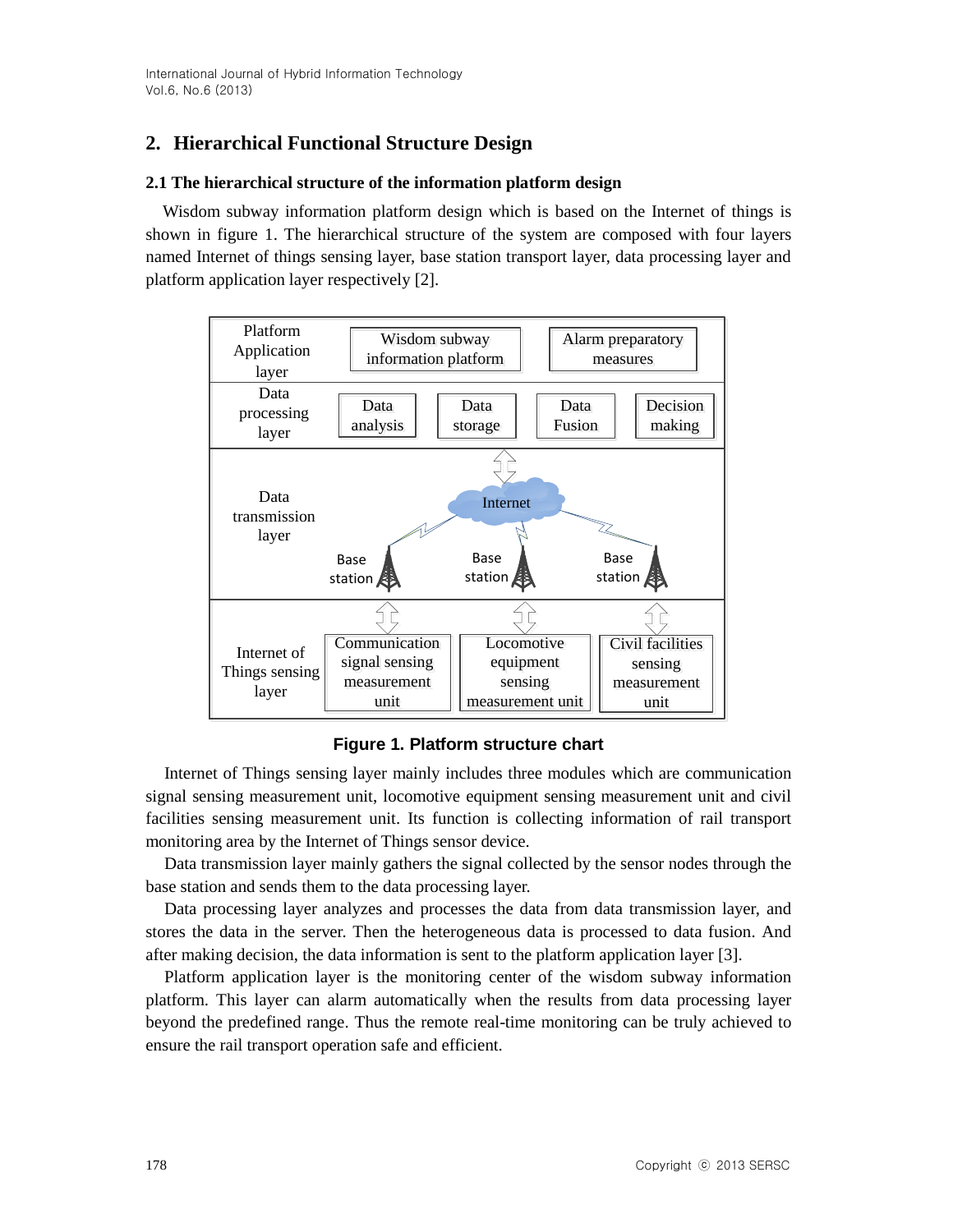### **2.2 The functional design of IOT (Internet of Things) sensing layer**

The three modules in the IOT perception layer can cover five main branches of rail transport sector which are mechanical and electrical company, the line company, JianAn Company, TongHao company and the vehicle equipment company [4].

The communication signal measuring unites deployed in the TongHao Company. The sensor nodes in the metro vehicle can maintain the signal communication between the different trains or between the ground and the train. Moreover, the sensor nodes are used to possess turnout operation automatically, which reduces the unreliability caused by manual operation.

Locomotive equipment sensing measurement units deployed in the mechanical and electrical company and vehicle equipment Company. In the mechanical and electrical company, we place the sensor nodes in the locomotive to monitor the speed to ensure traffic safety. Additionally, we can place dynamic gateway nodes to receive the aggregate information from the wireless sensors that are deployed between the rails, and then send data to the database of information platform when the trains come back. In the vehicle and equipment company, we can deploy sensor nodes to monitor the loss and the temperature of subway parts, as well as the connection among the carriages of train. If the joints of carriages accidentally parted, this system will feedback the information by sensors and the carriages will immediately brake. Moreover, we can give each subway train electronic tags with RFID technology and grasp the traveling information of the trains in the wisdom subway platform through the intelligent monitoring network to facilitate unified scheduling and the handling of emergency situations.

The civil engineering facilities sensing measurement unit is mainly laid on the line and construction-installation companies. In line companies, we can deploy wireless sensors in each subway station to monitor the temperature, humidity, smoke in the subway stations. If unexpected situations appear, it can achieve early warning. And for the management of subway passenger revenue, we can use RFID technology in the Internet of Things to realize intelligent ticketing. To be specific, people enter the subway by RIFD tag card and complete the payment. It can facilitate the management since the entire smart ticketing system is integrated in the wisdom subway information platform. In construction-installation companies, we deploy wireless sensors along the rail transit line and use sensor nodes of different types to monitor the surrounding environment of the rail lines. Especially the sensor nodes deployed around bridges and tunnels can effectively monitor the information about the subsidence of the surface of the earth and the displacement of bridges. Finally, the gateway node deployed in the locomotive receives the information above and returns to the wisdom subway information platform. This can help us to effectively monitor whether the situation of the railway lines is safety and ensure the normal and safe operation of the subway.

# **3. Structural Design of Network Functions**

Figure 2 shows the structure of wisdom subway information platform that based on Internet of Things. It contains the node coverage area, the gateway node in WSN, data acquisition terminal, subway enterprise cloud and wisdom subway information platform.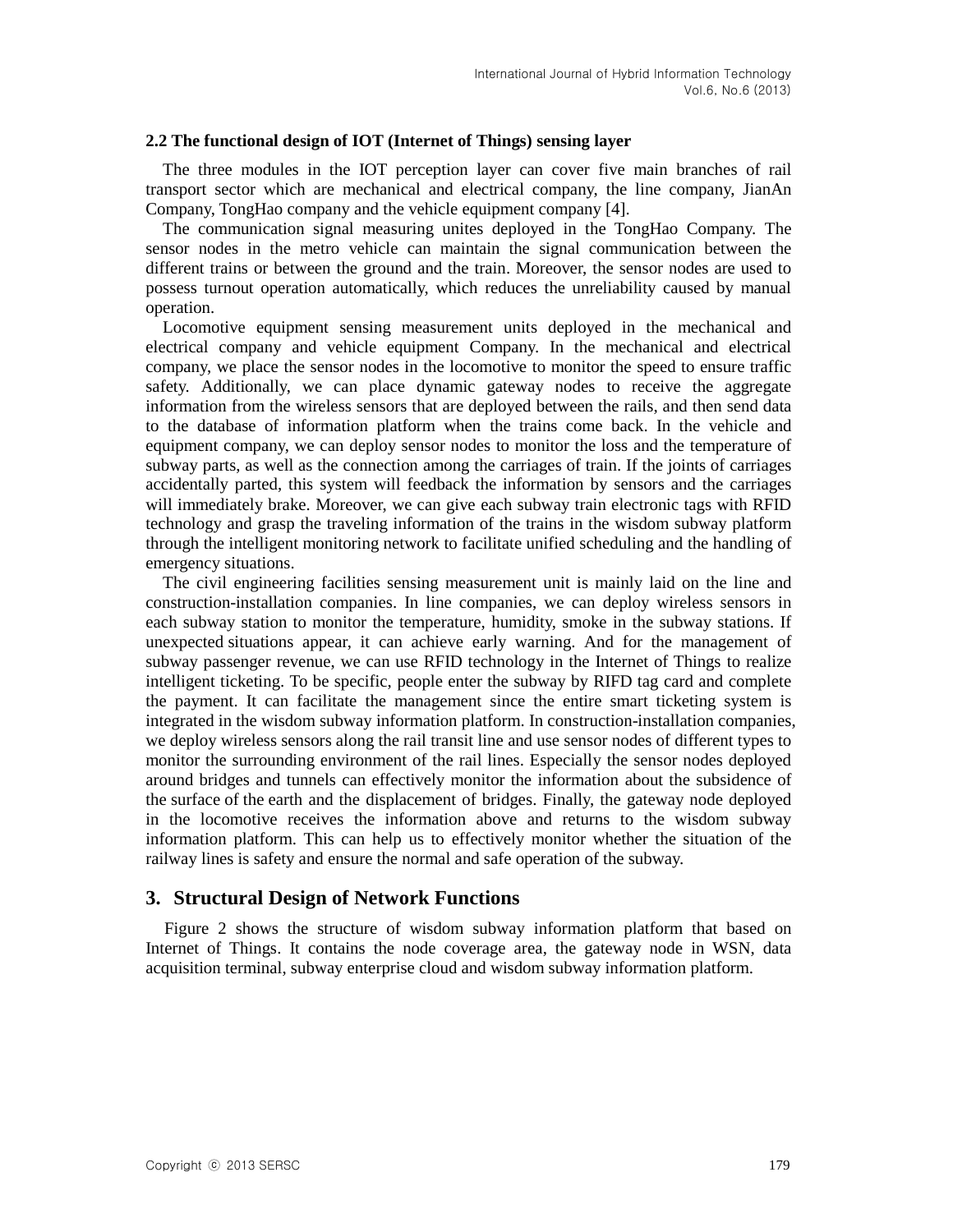

**Figure 2. The structure of wisdom subway information platform**

Node coverage area is mainly composed of wireless sensor networks (WSNs). WSNs consist of cluster tree network topology through sensor nodes, relay nodes and the sink node. A single node achieves sensing data of its area. Between nodes it achieves mutual communication and information transfer. The sink node is responsible for the formation of networks and acts as a gateway node to achieve the summary of information and sent to the database server.

Data collection terminals accept all the information from the base station. This collection of the information is the data that all sensor nodes monitored along the subway.

The wisdom subway information platform of the subway enterprise cloud is connected with the data collection terminal, and is responsible for monitoring as well as processing all data information along the subway to make assessment and scheduling for the hidden dangers or unexpected events. The functions include: data monitoring and analysis, node setting, the releasing of dynamic data to the Internet and alarm emergency measures etc. Under the situation that the monitoring platform sends out a warning but no response within the limited time, emergency measures will take emergency measures automatically to stop or slow down accidents in time. For example, there are fire alarms but no response in a limited time. It must start emergency measures such as closed fire doors, cut off the power equipment and so on.

# **4. The Key Technologies of the System Function**

#### **4.1 Multi-sensor data fusion**

Much rail transportation equipment and infrastructure need to be monitored, and the failure of the appearance characteristics are also different. To achieve accurate early warning, we should take advantage of the different characteristics of a variety of sensors for all kinds of mechanical and electrical equipmentlocal conditions and data. You can get the consistency of interpretation and description of the measured object [5] to overcome the uncertainties and limitations of a single sensor, through the operation analysis in multi-sensor coordination between complementary and performance.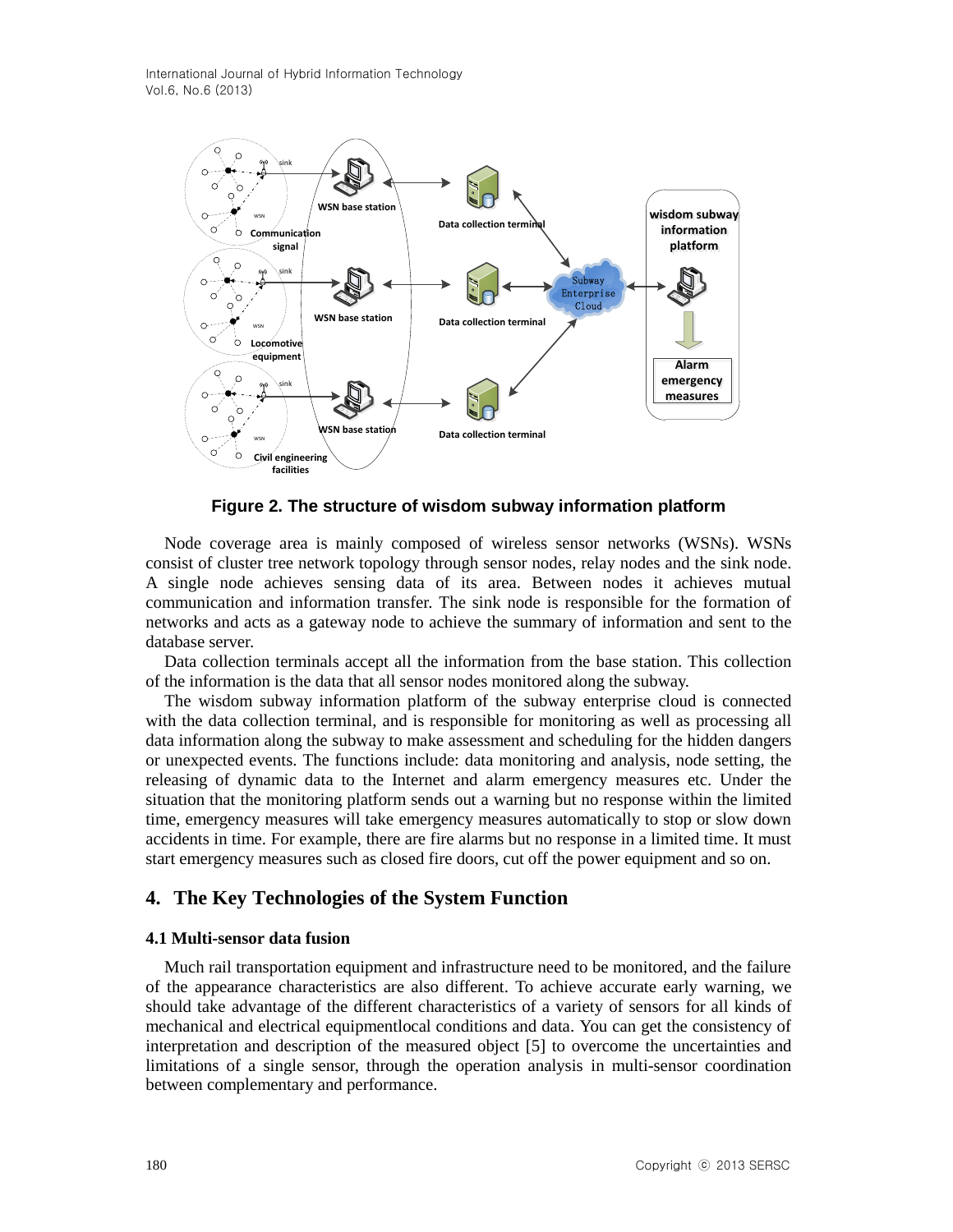Data fusion technology involves signal processing, feature extraction and reasoning. The multi-sensor data fusion technology applied in our platform is composed by these three parts, as shown in Figure 3. The interference and noise among the data can be filtered out in pre-processing model. Afterwards, process the feature extraction towards the target signal and then fuse the data based on the extracted feature signal. The final result can be output at last [6].



**Figure 3. Multi-sensor system data fusion process**

During the process of equipment failure recognition, we use the method of combining the data level fusion and decision level fusion [7]. Applying the first level (data) fusion, the data set can be transformed to the more accurate result, which is collected from the same kind of sensors deployed in the same zone, as shown in Figure 4.The fusion process which gives a more accurate measured value can be used to display the measured environment. The comparing between fusion result  $S_i$  and pre-set threshold  $T_i$  can effectively explain whether the monitoring project is failure.



**Figure 4. Multi-sensor data fusion structure diagram**

At the same time, it is necessary for all monitoring data to be measured by an overall measurement in the decision-making judge in order to understand the overall urban rail transit system condition. Thus, the results from above data fusion should be fused again by decision-making level data fusion. The decision level fusion is the highest level of data fusion. After pretreating the data from the varieties of sensors, we can make the independent decisions to the target respectively. In order to get the final decision result which is consistent with the real status, we fused the independent decisions in the decision-making level.

The weighted evaluation method of decision-making data fusion is an effective way in most cases. Considering the degree of importance of the different types of observational data in the entire rail transit system by experts, we assign weights to the various types of data. We suppose there are n data fusion results at the same time on the same system level, the fusion results are:  $S_1, S_2, \dots, S_n$ . In addition, there are weight values assigned by the expert

 $a_i$  (i=1,2,...,n), and shall meet the 1 1 *n i i a*  $\sum_{i=1}^{n} a_i = 1$ . Additionally, there is a threshold set for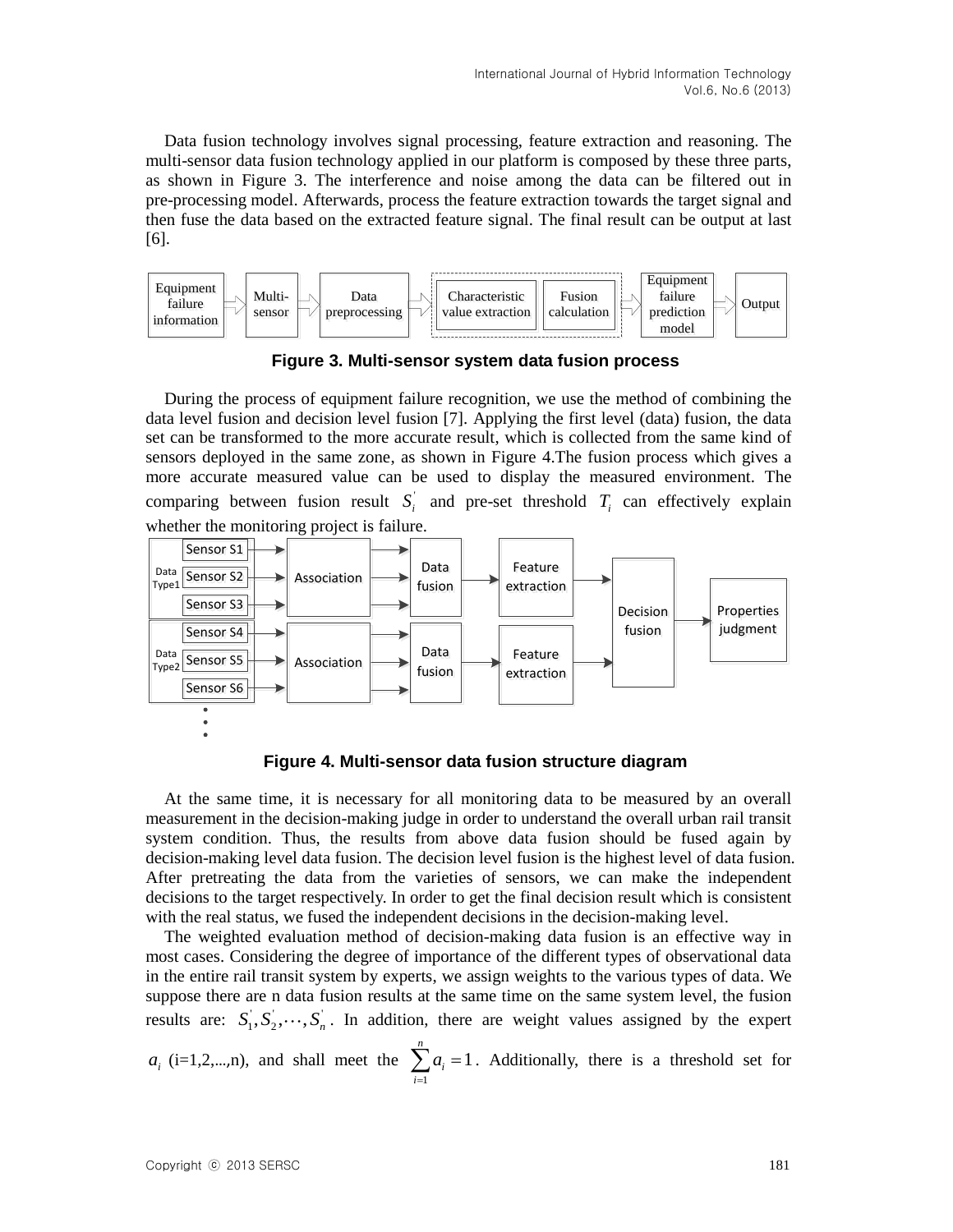different types of data  $T_i$  ( $i=1,2,...,n$ ). The final evaluation coefficient can be obtained by weighted summation evaluation method as follows:

Comprehensive Evaluation coefficient  
\n
$$
= \frac{S_1}{T_1} \times a_1 + \frac{S_2}{T_2} \times a_2 + \frac{S_3}{T_3} \times a_3 + \dots + \frac{S_n}{T_n} \times a_n
$$
 (Formula 1)  
\n
$$
= \sum_{i=1}^n \frac{S_i}{T_i} \times a_i
$$

Among this,  $S_n$ *n S*  $T_{n}$  is the ratio of data fusion results to default expert's threshold. If the

integration result is greater than the threshold, then the ratio is greater than 1. When all the measured values do not exceed the preset threshold in all types of monitoring environment, the system obtained by a combination factor must be less than 1. When the system combination factor is close to 1, it is believable that the rail transit system is most likely to fail. In this case, decisions should be made to troubleshoot problems in the whole system.

#### **4.2 The sensor node coverage strategy along the rail traffic**

We need to collect the useful information of monitoring areas by deploying sensors. For example, in order to get the numerical information of the temperature, humidity, smog inside the subway station, we need to deploy the sensor nodes along the rail to achieve the area monitoring. When designing the coverage strategy of sensor nodes, the following issues should be considered: First, in order to ensure the coverage and enhance the quality of service of the network, we should try to avoid the coverage holes (religions that do not covered by any sensor). Second, minimize the sensor cost when the coverage rate meets the requirement. Using a mixed WSN which include both static and mobile nodes can achieve a balance between sensor cost and coverage. In our platform, we propose to deploy both mobile and static sensors in the rail transit monitoring area. The coverage holes can be detected by topology of network after initial deployment, then apply the mobility of mobile sensors to heal the coverage holes in the monitoring area.

We proposed a Voronoi based nibble coverage algorithm (VNCA) to cover the monitoring area. We make the following assumptions in order to simulate VNCA. First, each sensor can determine its position by the existing positioning technology. Second, the sensing model of a sensor is the sensing disk model where a sensor can cover a disk centered at itself with a radius equal to a fixed sensing range [8].

We use the method proposed in [9] to detect the coverage hole of a sensor. Assuming that each static node only need one mobile node to heal the coverage hole around its Voronoi cell. If there exists a hole, the static node chooses the farthest Voronoi vertex as the possible target location of the coming mobile node. As illustrated in Figure 5,  $V_1$  is the farthest Voronoi vertex of sensor  $S_1$ , so we choose  $V_1$  as the possible target location of the mobile sensor nodes. When two or more static nodes shares the same farthest Voronoi vertex, we assume only one mobile node is needed to heal the hole around the static nodes. The hole size is calculated by  $\pi(d - R_s)^2$ .  $d \ge R_s$  approximately, where d is the distance between the static node and its farthest Voronoi vertex,  $R_s$  is the unique sensing range of all nodes.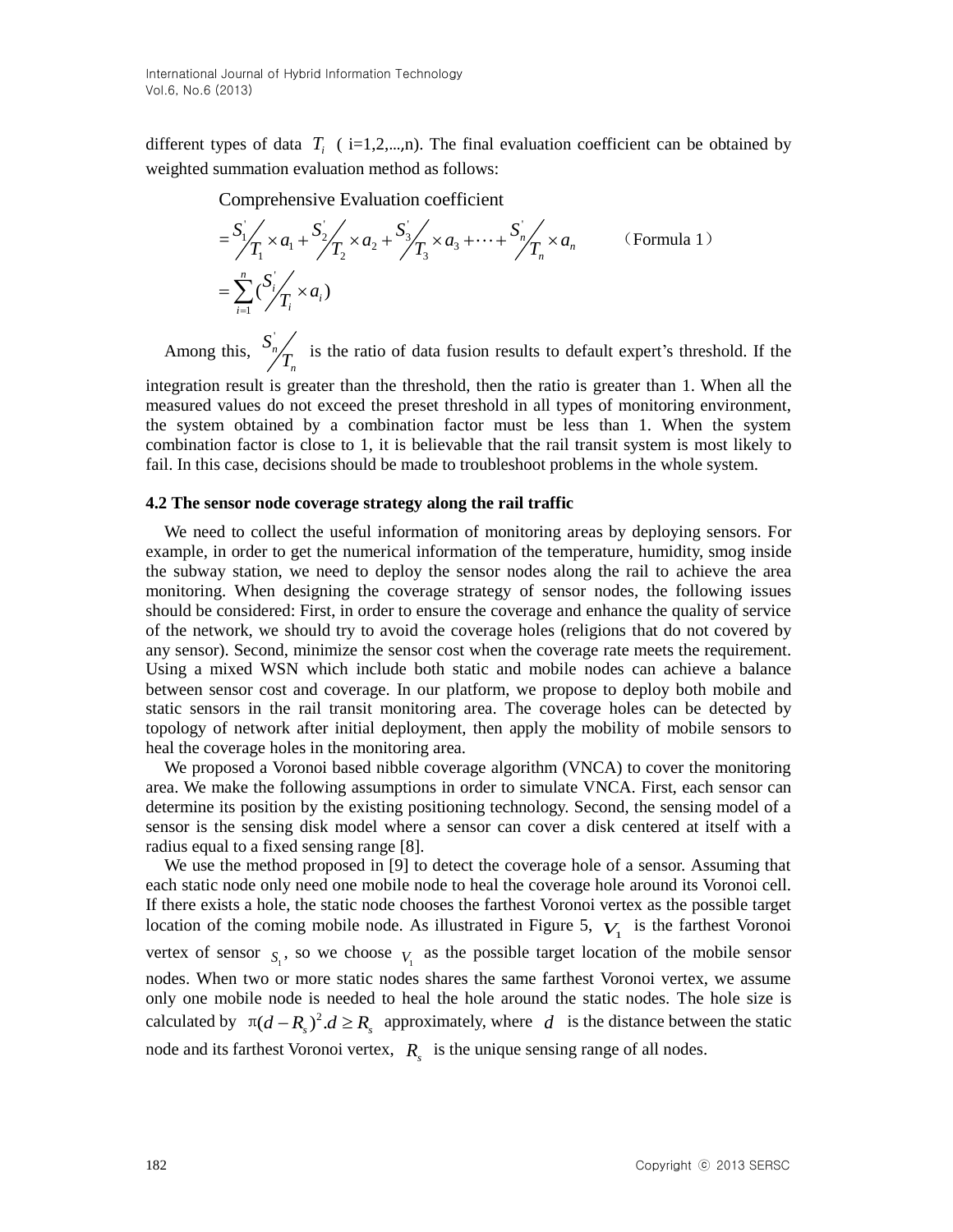

**Figure 5. illustration of using Voronoi diagram to detect a coverage hole**

The steps of our Voronoi based nibble coverage algorithm (VNCA) are as follows:

1. Construct Voronoi diagram with all the static nodes of the sensing region, each static node detect the hole around itself and calculate the hole size according to its Voronoi polygon.

2. Sort the detected holes from big to small and select the hole whose size is closest to the coverage area of a single node, then the centre of the hole is the target location of the coming mobile node in this round.

3. Placing a virtual static node in the target location determined in step 2, then turn to step 1.

4. Repeat step 1, 2, 3, until the number of target locations is equal to the mobile nodes number, or the coverage performance is up to grade.

5. Use appropriate matching algorithm to match the mobile nodes with target locations, thus to determine the target location of each mobile node.

The VNCA can be implemented by the following method. Initially, all nodes send their position coordinates to the sink node. And then the sink nodes collect all the position information and send them to wisdom subway information platform. VNCA is run on the information platform and the calculated target locations of each sensor node are sent to the sink node. Then the sink node feeds back the results to each mobile node. Finally, mobile nodes perform physical movement to heal the coverage holes.

We simulate by MATLAB to verify the coverage performance of VNCA. The strip area along the railway can be divided into multiple rectangular areas, and we take one of the rectangular regions into account to verify the coverage algorithm. Assuming a sensing area of 50 (units) x 50 (units) square, and the unified sensing range of the sensors is 5 units. We deploy 28 static sensors in the sensing area. Figure 6 is the simulation results of randomly deploy 28 static nodes. The Voronoi vertex marked with a ' $\times$ ' is the coverage holes detected by each Voronoi cell of the sensor.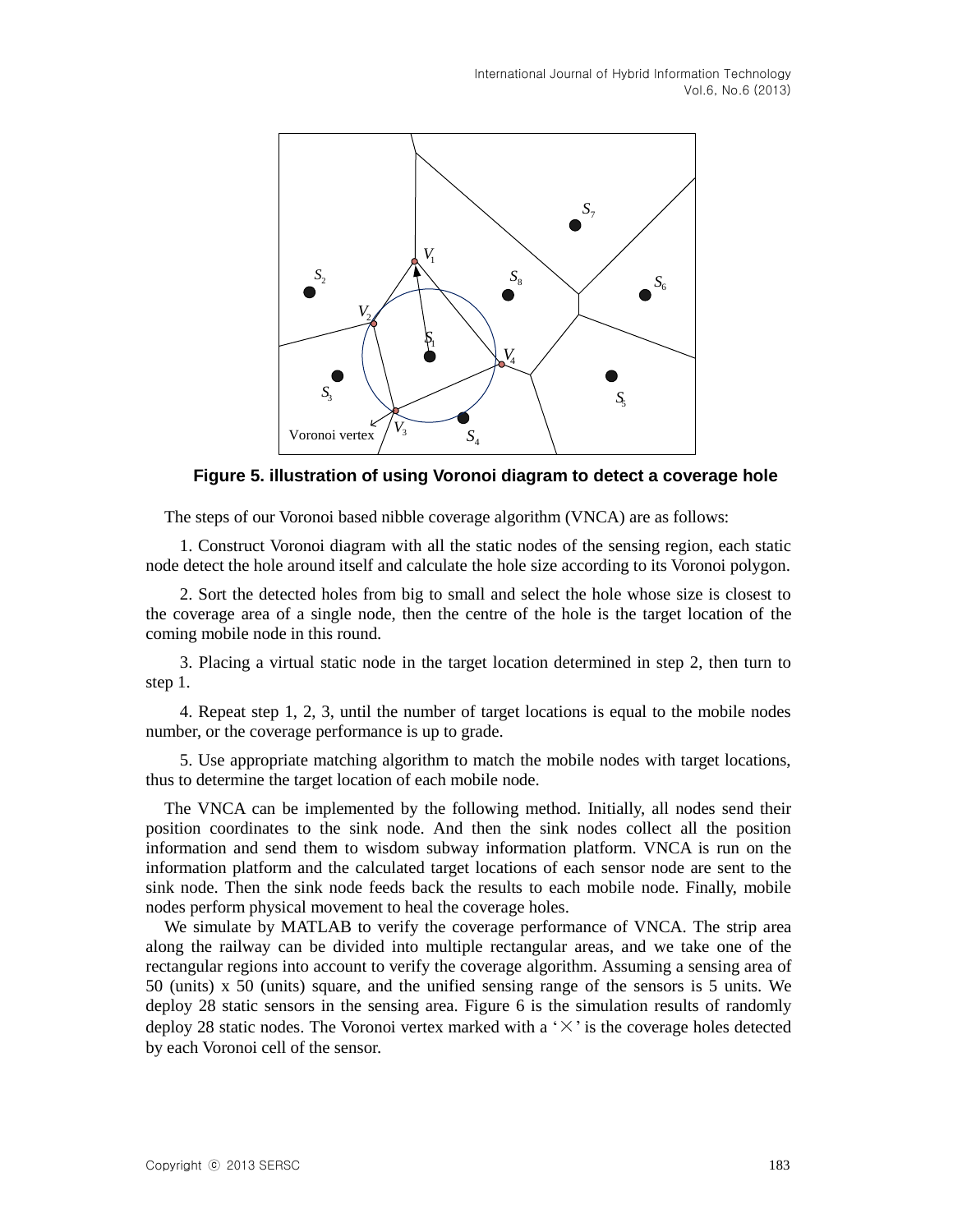

Figure 8 shows coverage performance of VNCA after 19 rounds. The centre of red dashed circle is the target location of mobile sensor in current round. According to the simulation results, we came to the coverage rate of round 10, 15, 19 is 78.22%, 84.23%, 87.10% respectively.



**Figure 8. Coverage performance of VNCA after 19 rounds**

Figure 9 is the comparison between immediate coverage and VNCA when they have the same mobile sensors number. The immediate coverage is the strategy that migrate the mobile nodes to the holes detected in Figure 7 directly. Calculated results show that immediate coverage needs 19 sensors for gaining the coverage of 77.8%, and VNCA gain coverage of 87.10% after 19 rounds, which has increased 9.3%. Actually, in the  $10<sup>th</sup>$  round, the VNCA has already achieved a coverage of 78.2%, which saved 9 mobile sensors comparing with the immediate coverage under the same coverage rate.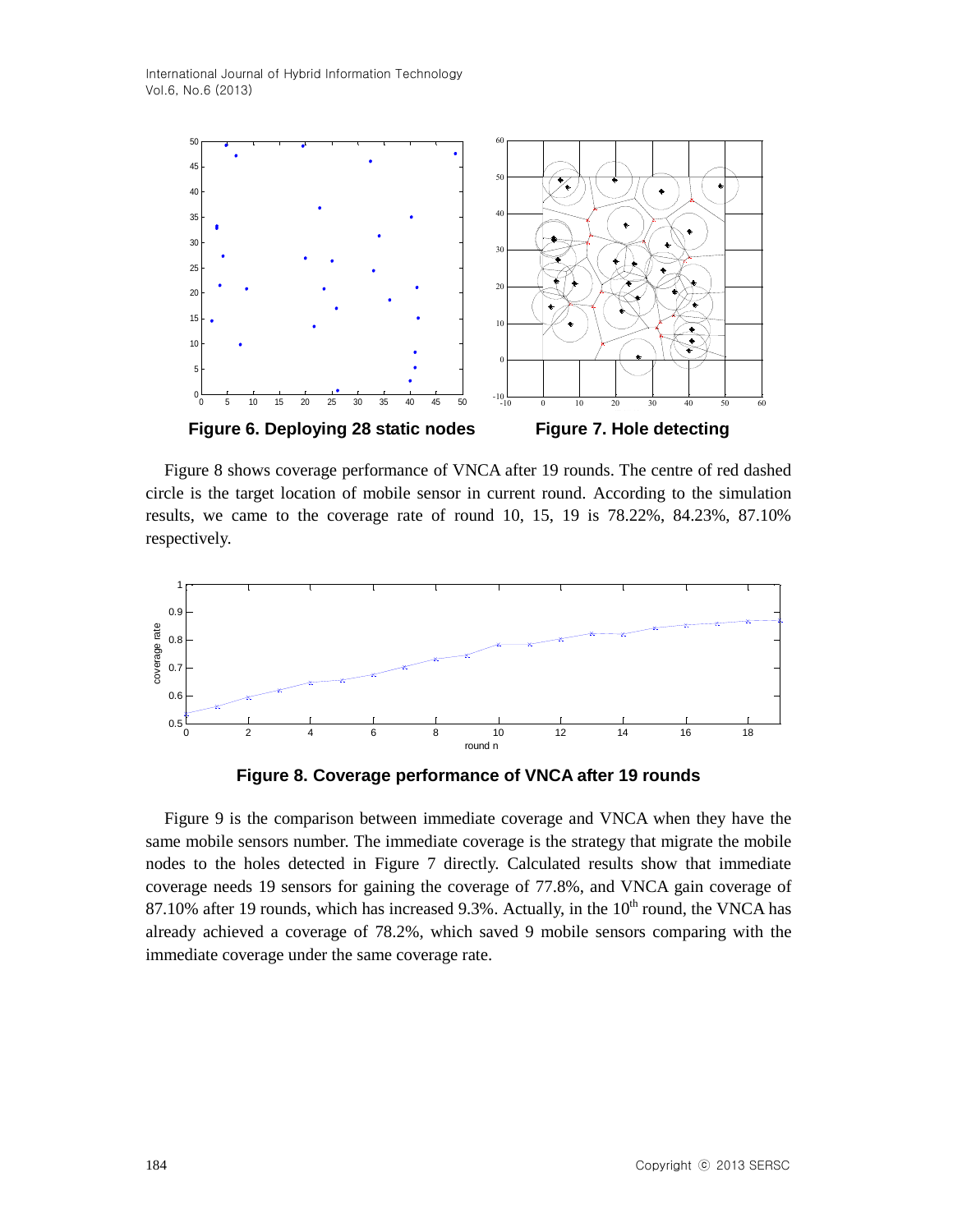

**Figure 9. Coverage performance of VNCA after 19 rounds** 

# **5. Conclusion**

This article describes a set of wisdom subway information platform system, which combines with the management of digital technology to the entire Metro departments of information and intelligence management. The system structure includes the coverage area of base station node, the base station gateway node, the database server and the terminal monitoring platform. This information system also adopts the VNCA as the sensors deployment strategy to achieve high coverage rate with the fewer sensors. In order to achieve accurate warning of failure, the multi-sensor data fusion technology is used to overcome uncertainties and limitations of a single sensor node. The information collected by nodes will sent to the wisdom subway platform through the gateway node aggregation, which could achieve the the safe and efficient operation of the rail transportation unified monitoring.

## **Acknowledgements**

This research is supported by National Natural Science Foundation of China under Grant 61071076, the National High-tech Research and Development Plans (863 Program) under Grant 2011AA010104-2, the Beijing Municipal Natural Science Foundation under Grant 4132057.

### **References**

- [1] X. -d. Chen and Y. Bin, "Smart rail transportation-in-depth sensing and perceiving", Journal of Computer Application, vol. 32, no. 5, **(2012)**, pp. 1196-1198.
- [2] X. Li, R. Lu, X. Liang, X. Shen, J. Chen and X. Lin, "Smart community: an internet of things application", Communications Magazine, IEEE , vol. 49, no. 11, **(2011)** November, pp. 68-75.
- [3] J. Lin, J. Yin and J. Cheng, "Research on the Multi-Sensor Data Fusion Technology for Network Security", Computer Engineering and Science, vol. 32, no. 6, **(2010)**.
- [4] T. Fuxing, "Introduction to Urban Rail Transit", China Railway Press, Beijing, **(2013)**.
- [5] X. Liao, M. Qiu and H. Mai, "The Study on Data Fusion Algorithms of Multi-Sensor Based on Parameter-Estimation", Chinese Journal of Sensors and Actuators, vol. 20, no. 1, **(2007)**, pp. 193-197.